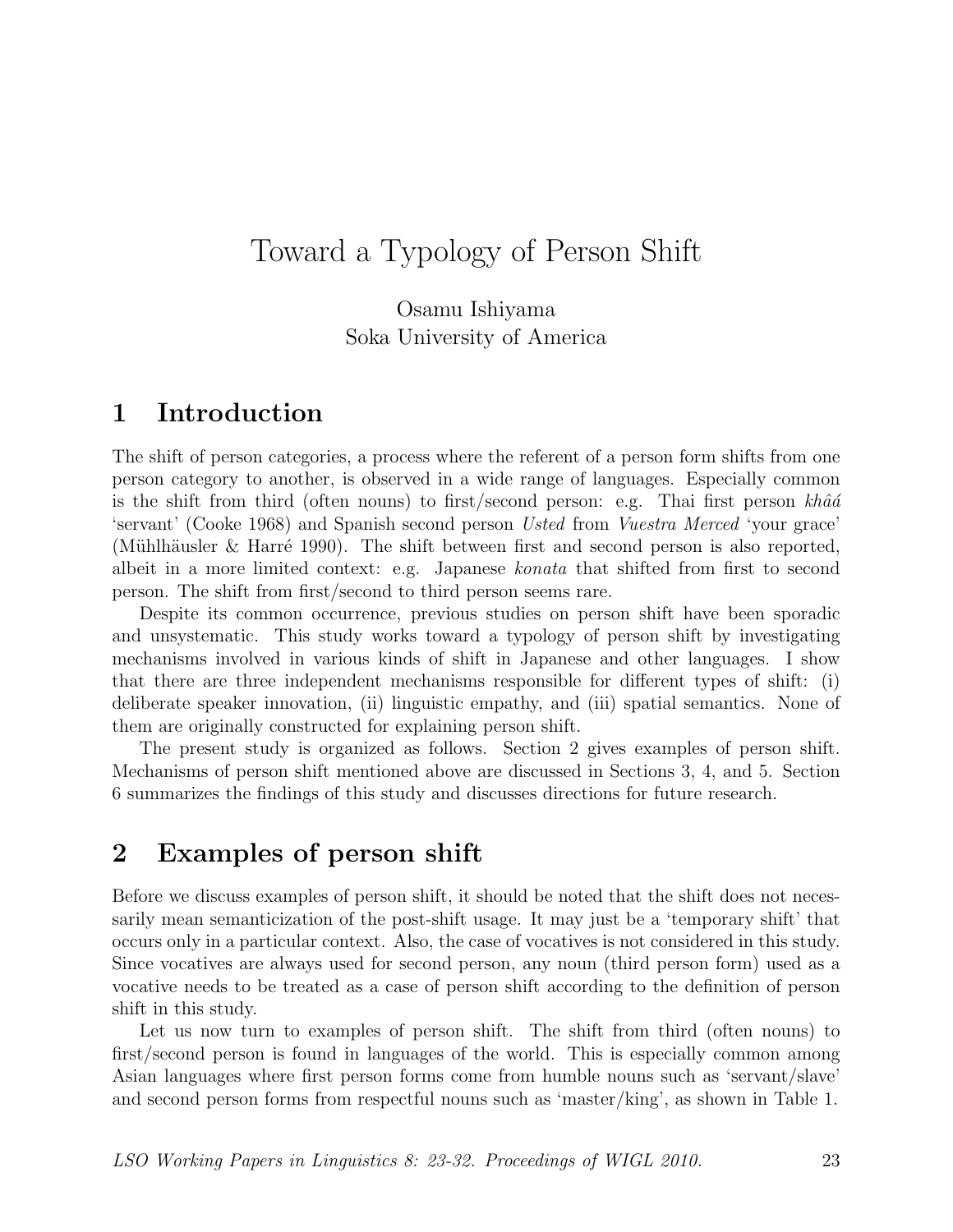| Language                         | 1st person 'servant, slave'        | 2nd person 'master, lord, king' |
|----------------------------------|------------------------------------|---------------------------------|
| Achenese (Durie 1985)            | ulon                               | tuwan                           |
| Burmense (Cooke 1968)            | variations of <i>tyunv</i>         | hynv, minx                      |
| Japanese                         | boku                               | kimi, kisama                    |
| Khmer (Siewierska 2004)          | $k$ hnum                           |                                 |
| Standard Malay (Siewierska 2004) | saya, sahaya                       | tuan                            |
| Thai (Cooke 1968)                | $kh\hat{a}\hat{a}$                 | naaj'                           |
| Vietnamese (Cooke 1968)          | $t\hat{o}$ <i>i</i> , $t\acute{o}$ | $th\hat{a}y$                    |

Table 1: Common lexical sources of first and second person pronouns in Asian languages

However, there are also some well-known European languages in which the so-called second person polite forms have clear lexical origins. For example, Spanish polite second person pronoun usted comes from the nominal form vuestra merced 'your grace' which is formally a third person form. The same type of development is suggested for several other languages such as Portuguese você (from Você Mercê 'your grace') and Italian Lei (from la vostra Signoria 'your lord') (cf. Head 1978; Mühlhäusler & Harré 1990). There are also languages like German where a third person pronoun rather than a noun is used for second person. Some languages have source nouns that are culture-specific. For example, according to Cooke (1968), Thai first person forms come from nouns relating to 'hair' (e.g. phom 'hair', kramom 'crown (of the head)') and second person forms from those meaning 'foot' (e.g.  $t\hat{a}ajth\hat{a}aw$  'underneath foot',  $\hat{f}aab\hat{a}ad$  'sole of foot'). Japanese has a first person form watakushi which originally meant 'private'.

In addition to the shift from third to first/second person, Japanese exhibits the shift between first person and second person. Consider the following examples.

 $(1)$  a. koto-na-gushi matter-none-sake laugh-sake on ware we-gushi ni ware wehinikeri got.drunk 'On that blameless sake, that laughing sake, I (ware) got drunk.' (Kojiki, 712)

(from Whitman 1999: 358)

b. ware ha ware TOP miyako no capital GEN person Q hito ka. idsuko he ohasuru zo. where to go.hon **EMPH** 'Are you (ware) from the capital? Where are you going?' (Uji Shui Monogatari, 1218)

(from Whitman 1999: 358)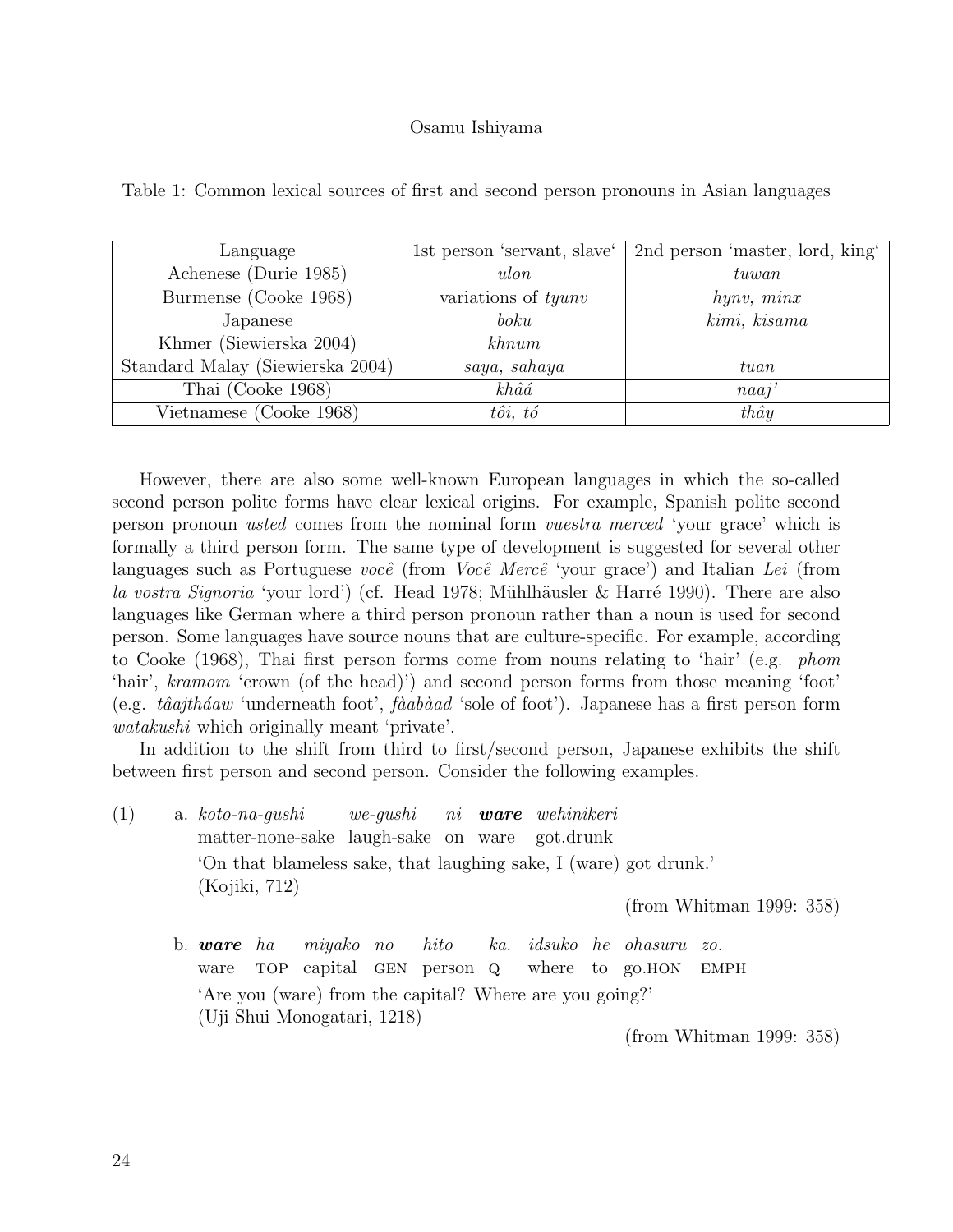$(2)$  a. konata o konata acc think-conn compose-pst comp appear omohi-te yomi-keri to miyu. '(He,) too, appeared to have composed his travel poems, thinking of me (konata).' (Izayoi Nikki, 1277) b. **Konata** wa nani o mi-te-gozaru.

konata TOP what ACC look-CONN-ASP 'What are you (konata) looking at?' (Edo kobanashi, 1773)

(from Ri 2002: 270)

(1) illustrates the shift from first to second person. Ware was used originally for first person, but later for second person. Similarly, (2) shows konata's shift from first to second person.

Bsides the forms given above, there are several other forms that are said to have undergone the shift of person categories. See for example Whitman (1999) and Shibasaki (2005). In what follows, I will discuss three mechanisms that relate to the person shift phenomena.

# 3 Speaker innovation

Deliberate speaker innovation explains various shifts oriented toward politeness because the speaker's objective is not just to be understood, but to be socially successful in communication (Haspelmath 1999). Speaker innovation has been given a variety of names such as "expressivity" (Hopper & Traugott 2003), "extravagance" (e.g. Haspelmath 1999), and "innovative use" (e.g. Traugott  $\&$  Dasher 2005). The emphases of these terms differ from each other to a certain degree, but they are alike in that they all describe a situation where forms are used in the way that is not predictable in a straightforward manner from their original meanings and functions: e.g. using Japanese  $kimi$  (originally 'lord') for someone who does not hold such a social position. These notions are said by some researchers to play a crucial role in grammaticalization and semantic change (e.g. Lehmann 1995; Haspelmath 1999). Using humble nouns such as 'servant' for speakers and respectful nouns such as 'lord' for addressees when they actually do not hold such a social position is expressive, extravagant, or innovative. The shift from nouns to first/second person forms is semanticized once that innovation is accepted by the majority of the speech community (cf. Keller 1994). In this sense, items in Table 1 are typical examples that arose as first and second person pronouns due to speaker innovation in that their initial innovation is rather 'ear-catching'. Let us call this type 'strong extravagance'.

However, the role that deliberate speaker innovation plays is less noticeable in the development of some items than the case mentioned above (i.e. 'slave' for first person and 'master' for second person). For example, Japanese first person watakushi was originally a noun meaning 'private'. This is especially clear in (3a) where *watakushi* is juxtaposed with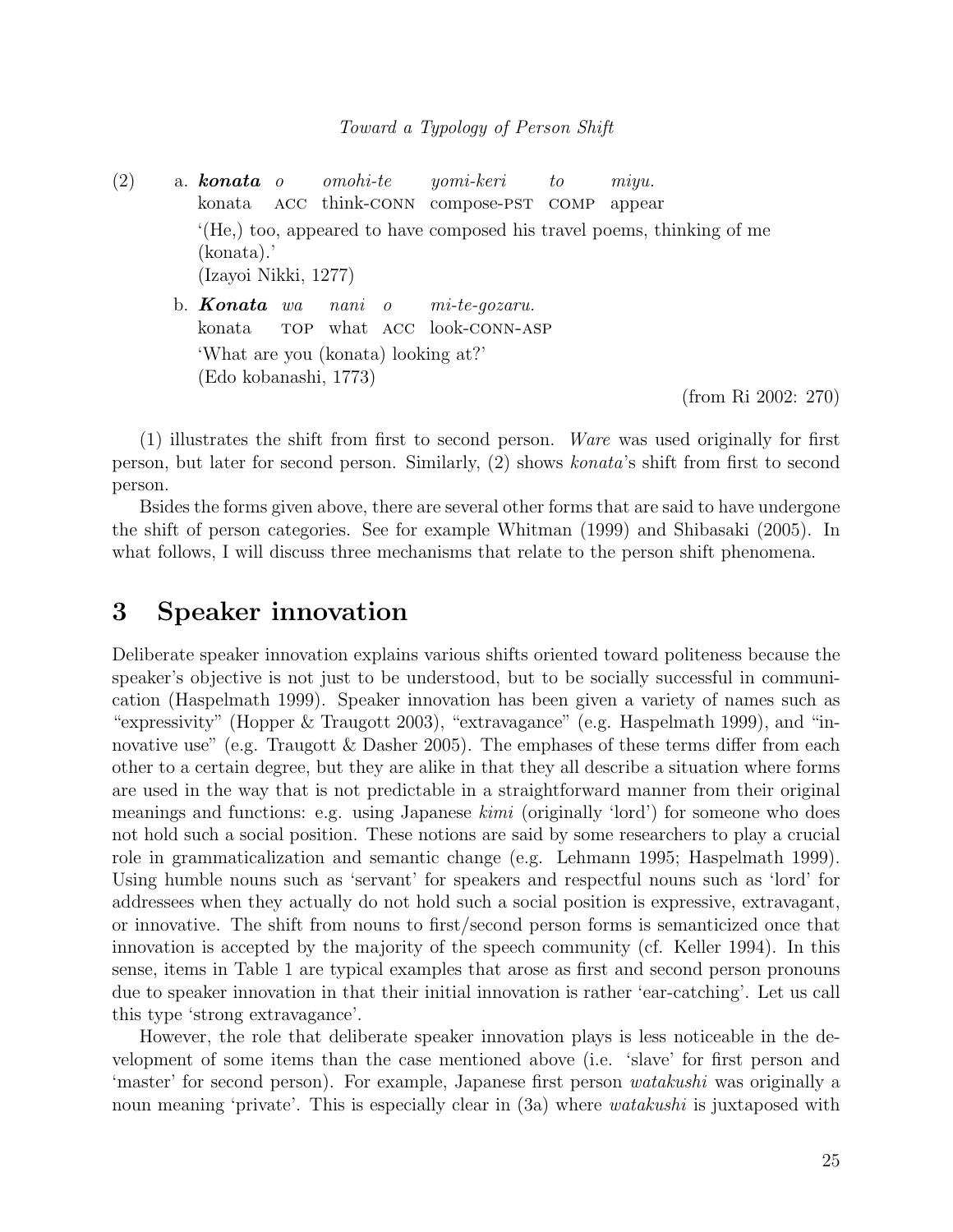ohoyake which means 'public'. The former is 'one's personal matter', whereas the latter indicates 'one's social obligation'. Watakushi later gives rise to a pragmatic inference such as 'personal'. Watakushi in (3b) can be interpreted literally as 'private', but it is clear in the context of utterance that 'private' refers to the speaker (i.e. my possession). It appears that the pragmatic inference is semanticized in (3), since its interpretation is no longer simply 'private', as can be seen from the English translation.

- (3) a. Toshigoro, several.years public ohoyake **watakushi** oom itoma watakushi  $HP$ free.time not.exist conn naku te, 'having been taken up by his own affairs (watakushi) or those of the court,.' (Genji Monogatari, Akashi, 1002)
	- b. Iro color EMPH damage-HUMBL but koso sonjite-soorae domo imada watakushi ni still watakushi loc sooroo. exist 'Although the color is damaged, it is still in private (watakushi) possession.' (Taiheiki, Book 18, 14C)
	- c. Watakushi wa watakush top young time at Harima gen country Akashi in wakai toki ni Harima no kun Akashi ni arishiga, live

'When I (watakushi) was young, I lived in Akashi in the Province of Harima.' (Koushoku Ichidai Onna, Book 3: Chapter 2, 1686)

I argue that innovation associated with the development of *watakushi* is less obvious than that of 'servant/master' type. Therefore, I propose to make a distinction between strong and weak extravagance. The former is a very common pattern cross-linguistically, particularly in Asia, while the latter typically involves source nouns that are culture-specific. It seems reasonable to assume that Thai first/second person forms relating to'hair' and 'foot' also developed out of weak extravagance.

Extravagance also applies to politeness strategies in the sense of Brown & Levinson (1987) where certain features are 'displaced': e.g. German Sie (third person form for the second person singular referent). Other examples include Japanese anata 'that way', originally a speaker-and-addressee-distal demonstrative used for third person and later shifted to second person. The former exemplifies a politeness strategy of displacement in terms of person and the latter in terms of space. It is innovative in that there is no semantic motivation to use a third person and a speaker-and-addressee-distal form for the addressee.

Whitman (1999) suggests that the shift from nouns to first/second person forms is particularly common in Japanese and other Asian languages (e.g. Korean, Thai) because of their lack of morphological person agreement on the verb. A complete shift from nouns to first/second person forms first involves the shift from a mere discourse entity (i.e. third person) to a speech act participant, and then a change in verbal agreement, thus making the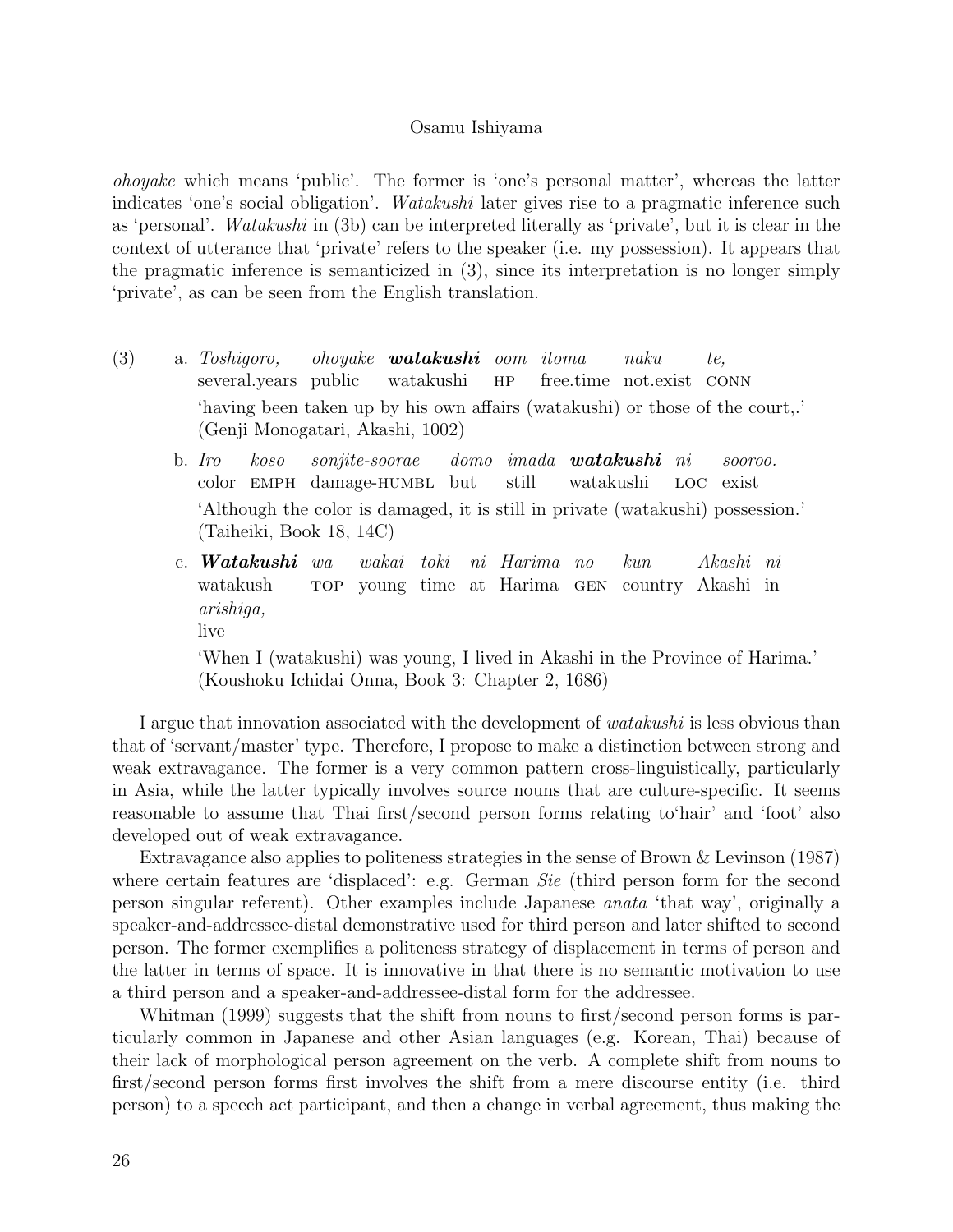process more costly in languages with overt morphological agreement than in those without it. The second part of this argument needs to be examined in more depth since pronouns that are clearly used for second person singular do not necessarily conjugate as such in many languages (e.g. German, French). In fact, this very morphological mismatch seems to be the central part of why they are recruited for second person reference in the first place, namely for the purpose of politeness. Therefore, it appears that a change in morphological agreement is not a necessary condition for the shift from nouns to first/second person forms.

## 4 Linguistic emphathy

The notion of empathy explains the shift of reflexive-based forms from first to second person. Kuno defines empathy as "the speakers identification, which may vary in degree with a person/thing that participates in the event or state that he/she describes in a sentence" (2004: 316). Historically, Japanese pronouns can also be used reflexively, that is, they can be used as markers of self. In fact, some researchers have even argued that there is no need to treat personal pronouns and reflexives separately at least in Pre-Modern Japanese. For example, in his grammar of classical Japanese, Vovin classifies personal pronouns and reflexives as a single category, using the term 'personal-reflexive pronouns' because "in the language of Classical Japanese prose most of them can be used in both functions" (2003: 97).

I argue that what looks like a shift from first to second person on the surface is simply a reflection of the reflexive function. Kuno's work shows that first person is ranked the highest in the speech act empathy hierarchy, which states that it is easiest to describe an event from the perspective of the speaker (cf. Kuno 2004). Plus, in linguistic communication speakers generally talk about themselves more often than they talk about others. Previous studies on binding also show that reflexives act as empathy foci (Kuno & Kaburaki 1977). In other words, both reflexives and first person are high empathy items. As a result, the first person interpretation of reflexives is much more common than the second person interpretation. In Japanese, the use of reflexives for second person is generally limited to questions and orders: e.g. 'Did you (self) give him a book?' and '(Self) do it!' I argue that this bias toward the first person interpretation is the reason for the so-called shift from first to second person in examples like (1a) and (1b). Since the use for first person is natural (thus common) in linguistic communication, the first person use often precedes the second person use. That is why it looks like there is a shift from first to second person.

Empathy-related person shift phenomena between first and second person pronouns can also be seen in what Suzuki (1978) calls "empathetic identification". In Japanese, first person boku can be used for the addressee when the addressee is a small boy as shown in (4). This shift involves an act of taking the perspective of the youngest member in the addressee's 'imagined' family. Thus, if the speaker thinks that the boy is old enough to have younger siblings, terms such as 'older brother' is used to address him: the boy is an older brother from the perspective of his younger brother/sister. However, if the speaker decides that the boy is too young to have younger siblings, a first person pronoun is used because the boy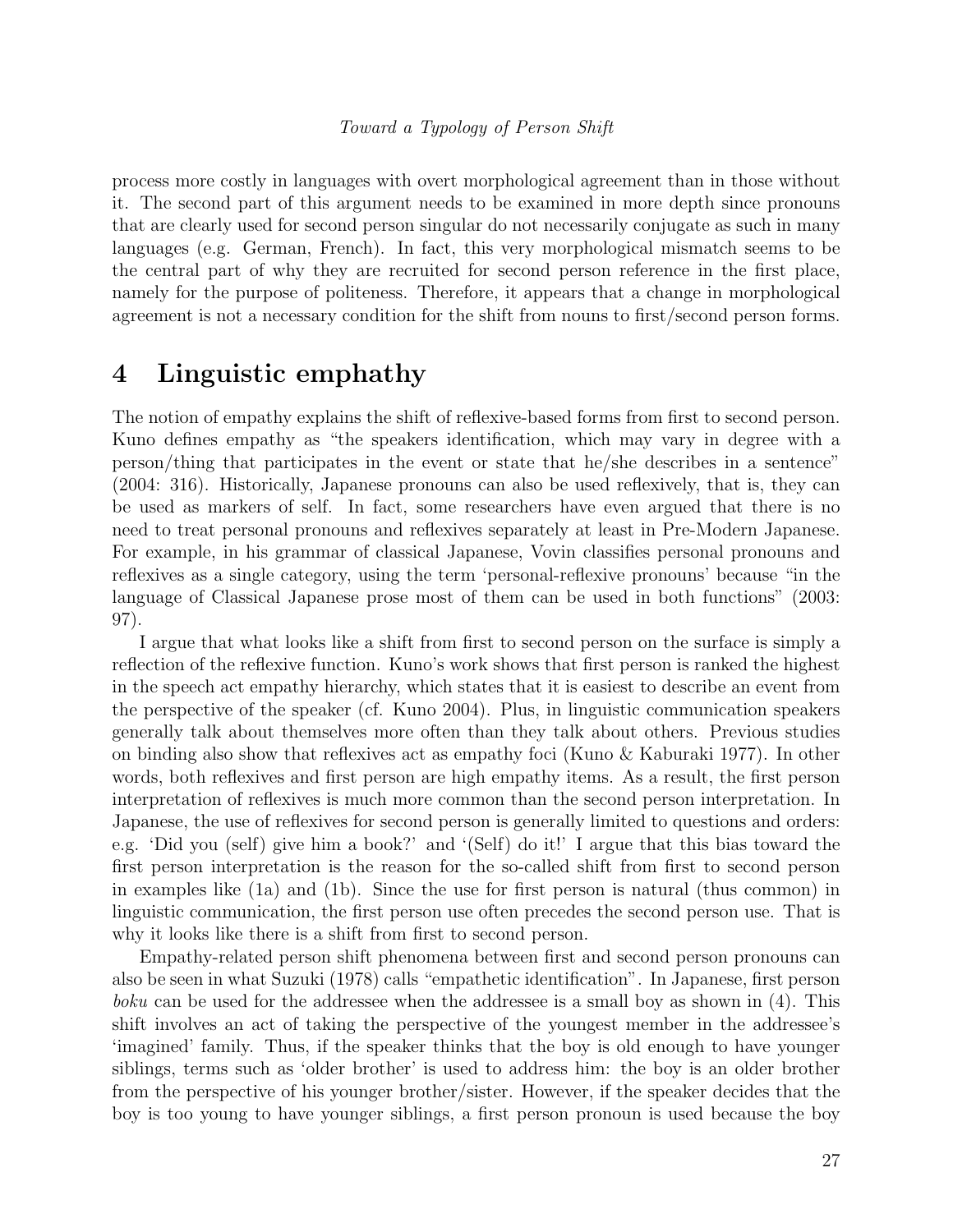himself is the youngest member. A similar example is also reported in French in (5) where first person je is used for second person reference.

- $(4)$  **Boku** doo I how did shita no?  $\mathbf{Q}$ 'What happened to you (boku=I)?'
- $(5)$  Comme  $j'ai$ how I.have with beautiful eyes de beaux yeux, moi! me 'What beautiful eyes you (je=I) have!' (Aoki 1999)

This type of utterance occurs only in limited contexts where the speaker is vastly more powerful or significantly older than the addressee. Notice also the so-called medical-we in English (first person plural for second person) where the status difference is also apparent. The directionality, namely first person pronoun for second person, not the other way around, is consistent with explanation based on empathy.

# 5 Spatial semantics

Spatial semantics explains the shift of the so-called demonstrative-based pronouns such as Japanese konata 'this way' that shifted from first to second person, as shown in (2a) and (2b). Let us first give an overview of the Japanese demonstrative system. Modern Japanese exhibits three-way distinctions based on the spatial relationship between the speaker/addressee and a referent. Synchronically, it is accepted that the demonstrative stem ko- is used for referents proximal to speaker (S-PROX), so- for referents proximal to addressee (AD-PROX), and a- for referents proximal to neither speaker nor addressee  $(S/AD-DIST).<sup>1</sup>$  The demonstrative stems are combined with a variety of category identifiers. For example, the category identifier -chira which indicates 'direction' combines with the stems to yield kochira 'this way (proximal to speaker)', sochira 'that way (proximal to addressee)', and achira 'that way (proximal to neither speaker nor addressee)'. The following table shows a list of demonstrative forms found in Modern Japanese.

<sup>&</sup>lt;sup>1</sup>In this sense, Japanese is an example of what Anderson & Keenan (1985) call a 'person-oriented' system where the second term indicates 'near addressee' rather than a'distance-oriented' system where the second term refers to 'medial distance'. However, the 'medial distance' use appears when the perspective of speaker and addressee are identical (e.g. speaker and addressee standing side by side and looking at a referent in some distance together).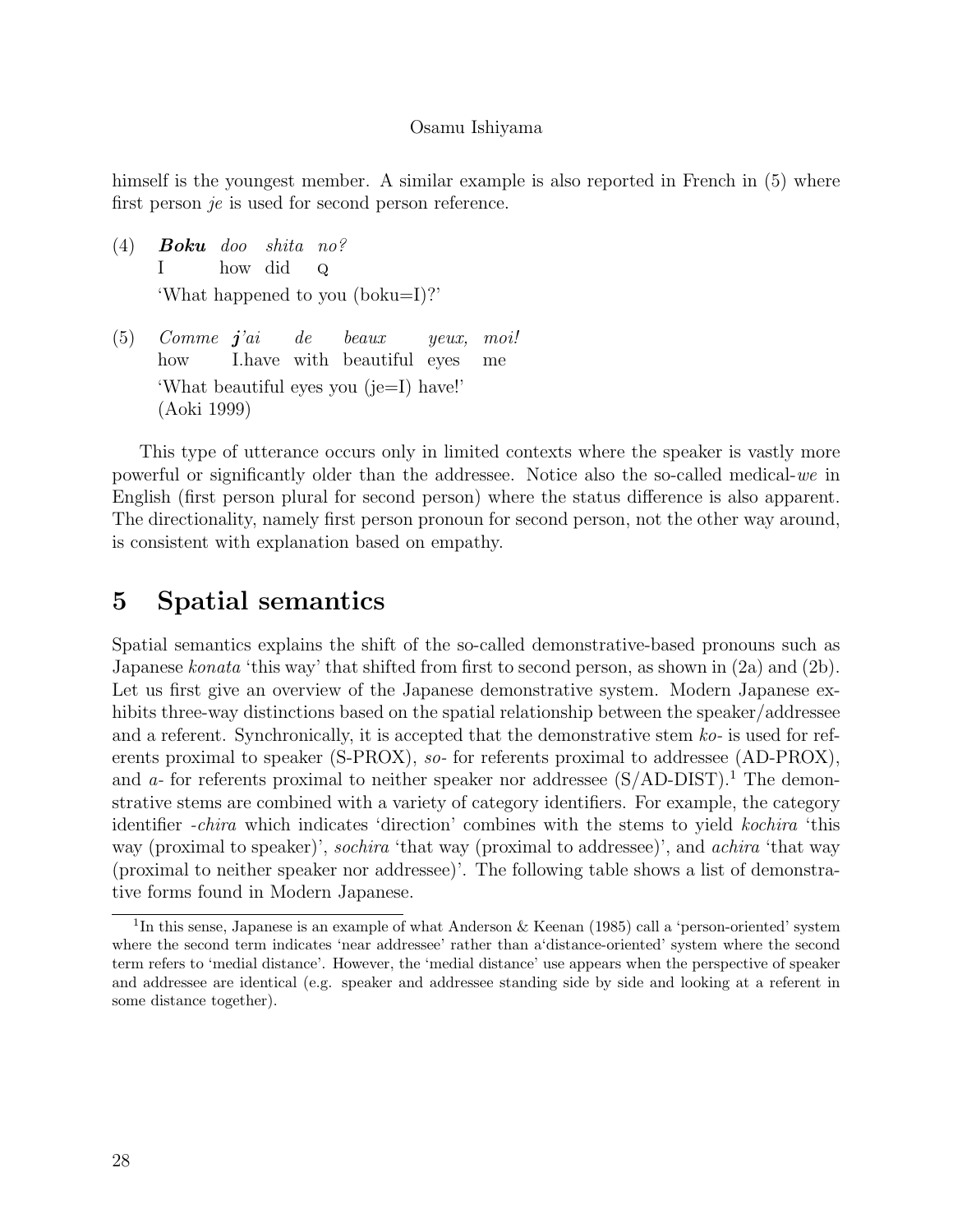|                              | Thing | Place | Direction | Condition     | Manner     | Determiner |
|------------------------------|-------|-------|-----------|---------------|------------|------------|
| $ko$ -series (S-PROX)        | kore  | koko  | kochira   | $\kappa$ onna | koo        | kono       |
| $so\text{-series (AD-PROX)}$ | sore  | soko  | sochira   | $\it{sonna}$  | <i>soo</i> | sono       |
| a-series $(S/AD-DIST)$       | aore  | asoko | aochira   | anna          | $^{aa}$    | ano        |

Table 2: Demonstrative forms in Modern Japanese

We saw in (2a) and (2b) that *konata* shifted its referent from first to second person. This directionality of shift makes sense given its spatial semantics. Being a speaker-proximal form, konata can always be used for the speaker, but speaker-proximal forms can also be used for the addressee because speaker-proximal forms can preempt the use of addressee-proximal for the addressee. That is, this shift is possible because the addressee can be designated by speaker-proximal forms as long as he/she is near the speaker. That spatial semantics is responsible for this type of shift can be seen in how demonstrative-based forms are used for the speaker and addressee in the history of Japanese. Table 3 represents the distribution of demonstrative-based forms listed in Tsujimura (1968) in terms of their referent.

| 1st person |       |      | 2nd person |                                                              |       |
|------------|-------|------|------------|--------------------------------------------------------------|-------|
| $ko-$      | $SO-$ | $a-$ | $ko-$      | $SO-$                                                        | $a-$  |
| koko       |       |      | konasama   | soko                                                         | are   |
| kokomoto   |       |      | konata     | sore                                                         | areni |
| konata     |       |      | konasan    | sokomoto                                                     | anata |
| kore.      |       |      | konan      | sonata                                                       | anta  |
| konohoo    |       |      | konta      | sonohoo                                                      |       |
| kochito    |       |      |            | somoji                                                       |       |
| kochitora  |       |      |            | $\,$ s $\,$ o $\,$ r $\,$ e $\,$ s $\,$ a $\,$ m $\,$ a $\,$ |       |
| kochira    |       |      |            | sosama                                                       |       |
| kocchi     |       |      |            | sochitora                                                    |       |
|            |       |      |            | sonomoto                                                     |       |
| 10         |       |      | 5          | 11                                                           |       |

Table 3: Distribution of demonstrative-based forms

The use of the ko- and so- is completely in accordance with their demonstrative functions. Only ko-series forms are listed for first person forms, which makes perfect sense given their spatial semantics of speaker-proximal. The speaker is always speaker-proximal and the use of speaker-proximal forms for the speaker cannot be preempted by other forms. Similarly, the majority of second person forms are so-series forms which are addressee-proximal. Some ko-series forms are used for second person, but this can also be accounted for by their spatial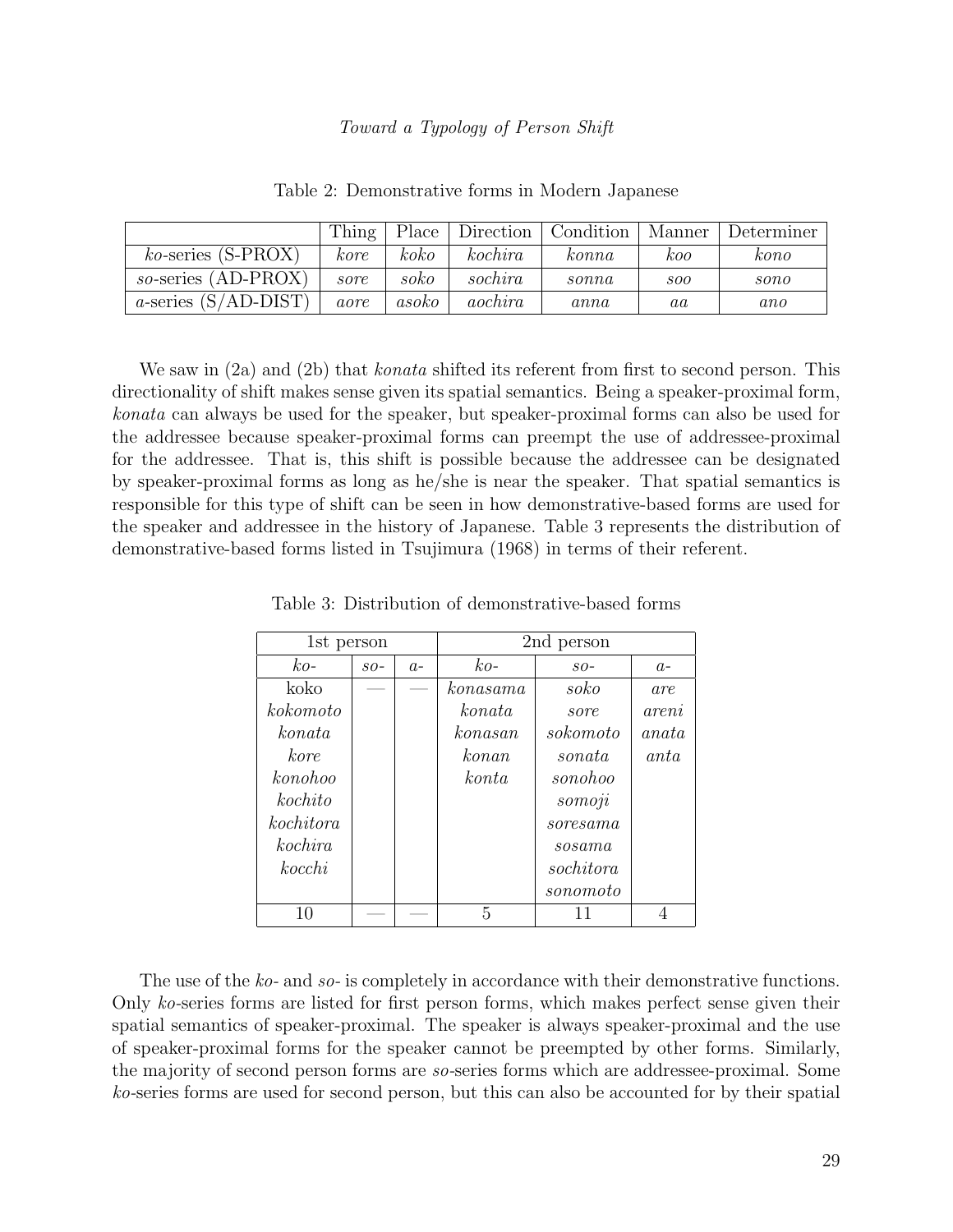semantics because addressee-proximal forms can be preempted by speaker-proximal forms.<sup>2</sup> The same can be said for Barke & Uehara's (2005) list of second person forms presented in Table 4. The majority are so-series forms with some ko-series as expected by their spatial semantics.

| 2nd person                                                     |                                                              |       |  |  |
|----------------------------------------------------------------|--------------------------------------------------------------|-------|--|--|
| $ko-$                                                          | $SO-$                                                        | $a-$  |  |  |
| konata                                                         | soko                                                         | are   |  |  |
| konan                                                          | sore                                                         | anata |  |  |
| konasa                                                         | sochi                                                        | anta  |  |  |
| konasama                                                       | somojii                                                      |       |  |  |
| konasan                                                        | sonata                                                       |       |  |  |
| $\,$ kon $\,$ a $\,$ t $\,$ a $\,$ s $\,$ a $\,$ m $\,$ a $\,$ | sonohoo                                                      |       |  |  |
|                                                                | sochira                                                      |       |  |  |
|                                                                | $\it{sochitora}$                                             |       |  |  |
|                                                                | $\it sokomoto$                                               |       |  |  |
|                                                                | sonatasama                                                   |       |  |  |
|                                                                | $\,$ s $\,$ o $\,$ r $\,$ e $\,$ s $\,$ a $\,$ m $\,$ a $\,$ |       |  |  |
|                                                                | sosama                                                       |       |  |  |
|                                                                | socchi                                                       |       |  |  |
|                                                                | 13                                                           | 3     |  |  |

Table 4: List of demonstrative-based forms from Barke and Uehara (2005)

# 6 Conclusion

In this study, I argued that there are three independent mechanisms that are responsible for person shift. First, deliberate speaker innovation explains the development of first/second person pronouns from nouns such as 'servant/lord' where speakers' desire to be successful in communication is apparent. However, I have also argued that there is a case in which speaker innovation is more subtle as in the case of Japanese *watakushi* '(lit.) private'. I called the former strong extravagance and the latter weak extravagance. Second, linguistic empathy is responsible for the shift of reflexive-based forms, because reflexives are used more often for first person than second person. Third, spatial semantics triggers the shift of demonstrative-based forms because speaker-proximal forms can be used for both the speaker and the addressee.

<sup>&</sup>lt;sup>2</sup>The use of *a*-series forms such as *anata* can be explained by the politeness strategy of distancing (see Ishiyama, forthcoming)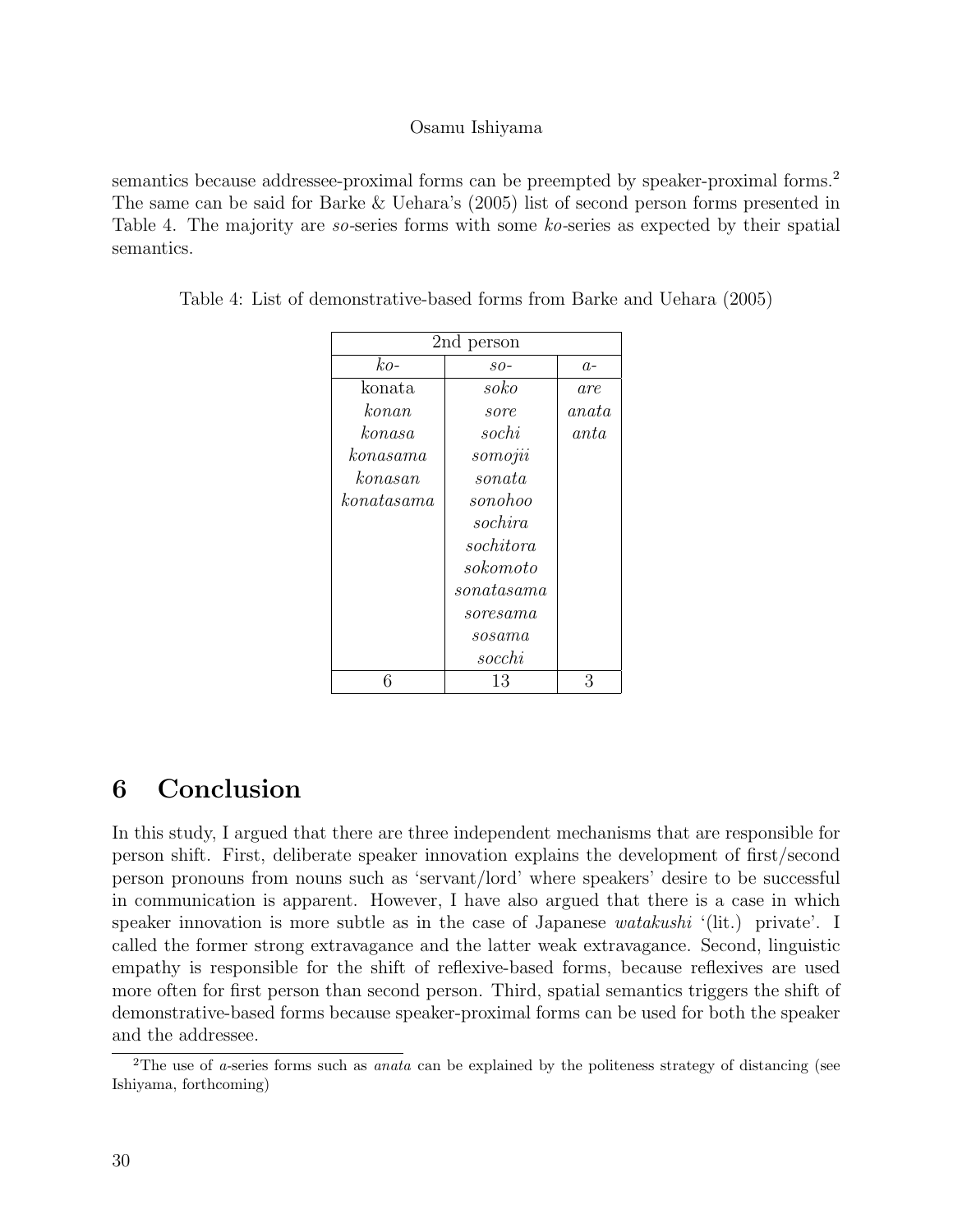Findings of this study suggest that there may be a qualitative difference between the shift from third (nouns) to first/second person on the one hand and the shift between first and second person on the other. The former is found commonly in languages of the world. On the other hand, the latter does not seem to be common cross-linguistically. In addition, it appears that it almost always involves empathy-related expressions or demonstratives. The shift between first and second person is also unlikely to semanticize, especially those related to empathetic identification. However, given the scope of this paper, I will of course leave the task for another opportunity.

#### References

- Anderson, Stephen & Edward Keenan. 1985. Deixis. In Timothy Shopen (ed.), Language typology and syntactic description, volume III: Grammatical categories and the lexicion, 259-308. Cambridge/New York: Cambridge University Press.
- Aoki, Saburo. 1999. Bunpoo no taishooteki kenkyuu: Furansugo to Nihongo. [A contrastive analysis of grammar: French and Japanese.] In Yoshinori Yamaguichi (ed.), Nihongo to nihongo kyouiku [Japanese and Japanese Language Education], 290-311. Tokyo: Meijishoin.
- Barke, Andrew & Satoshi Uehara. 2005. Japanese pronouns of address: Their behavior and maintenance over time. In Robin Tolmach Lakoff & Sachiko Ide (eds.), *Broadening* the horizon of linguistic politeness, 301-313. Amsterdam/Philadelphia: John Benjamins.
- Brown, Penelope & Stephen C. Levinson. 1987. Politeness: Some universals in language usage. Cambridge/New York: Cambridge University Press.
- Cooke, Joseph Robinson. 1968. Pronominal reference in Thai, Burmese, and Vietnamese. Berkeley, CA: University of California Press.
- Durie, Mark. 1985. A grammar of Acehnese on the basis of a dialect of north Aceh. Dordrecht, Holland/Cinnaminson, U.S.A.: Foris Publications.
- Haspelmath, Martin. 1999. Why is grammaticalization irreversible? Linguistics 37:1043- 1068.
- Head, Brian F. 1978. Respect degrees in pronominal reference. In Joseph Greenberg, Charles Ferguson & Edith A. Moravcsik (eds.), Universals of human language, Volume 3: Word Structure., 151-211. Stanford, CA: Stanford University Press.
- Hopper, Paul J. & Elizabeth Closs Traugott. 2003. Grammaticalization. Cambridge/New York: Cambridge University Press.
- Ishiyama, Osamu. Forthcoming. The diachronic relationship between demonstratives and first/second person pronouns. Journal of Historical Pragmatics.
- Keller, Rudi. 1994. On language change: The invisible hand in language. London/New York: Routledge.